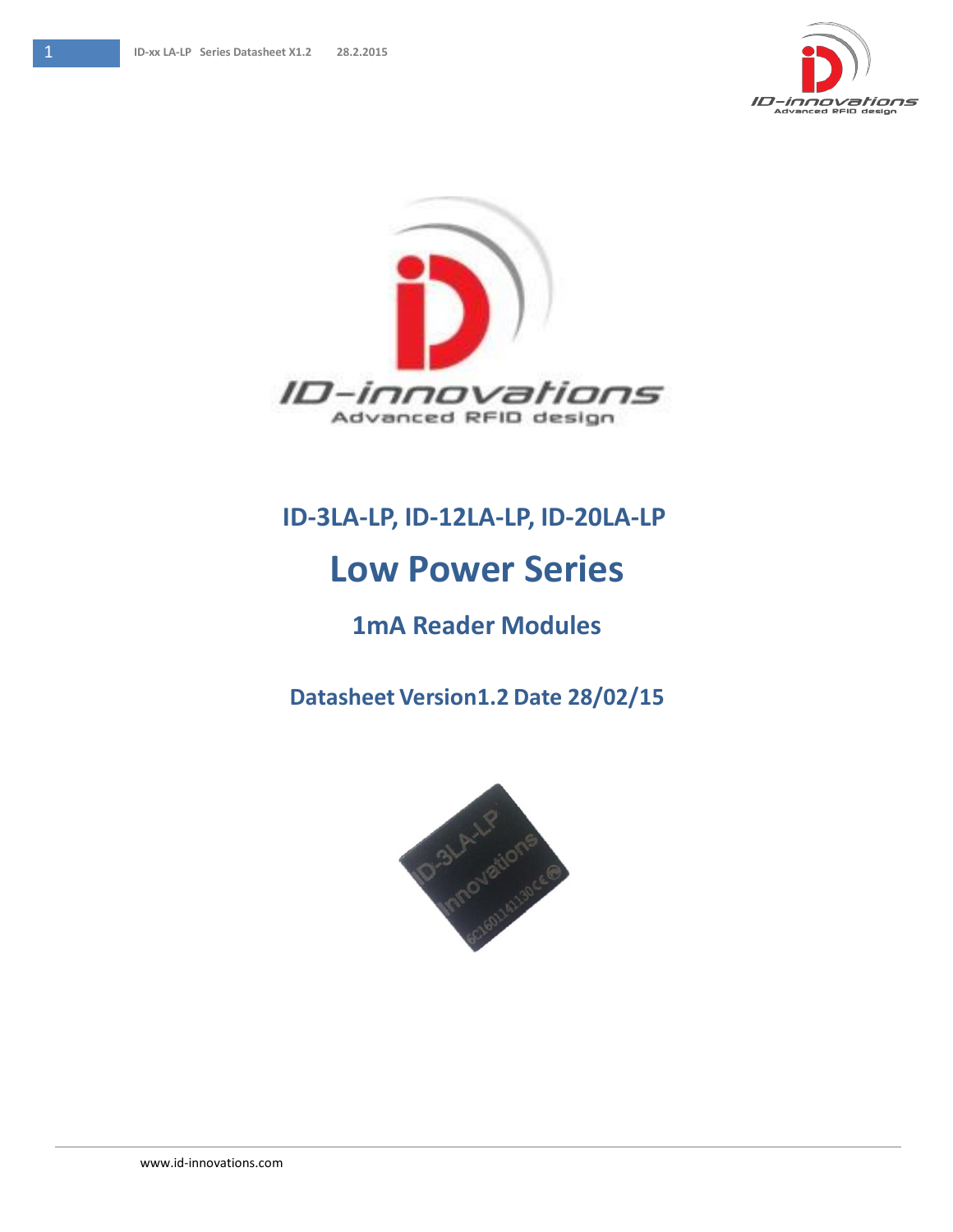

### Content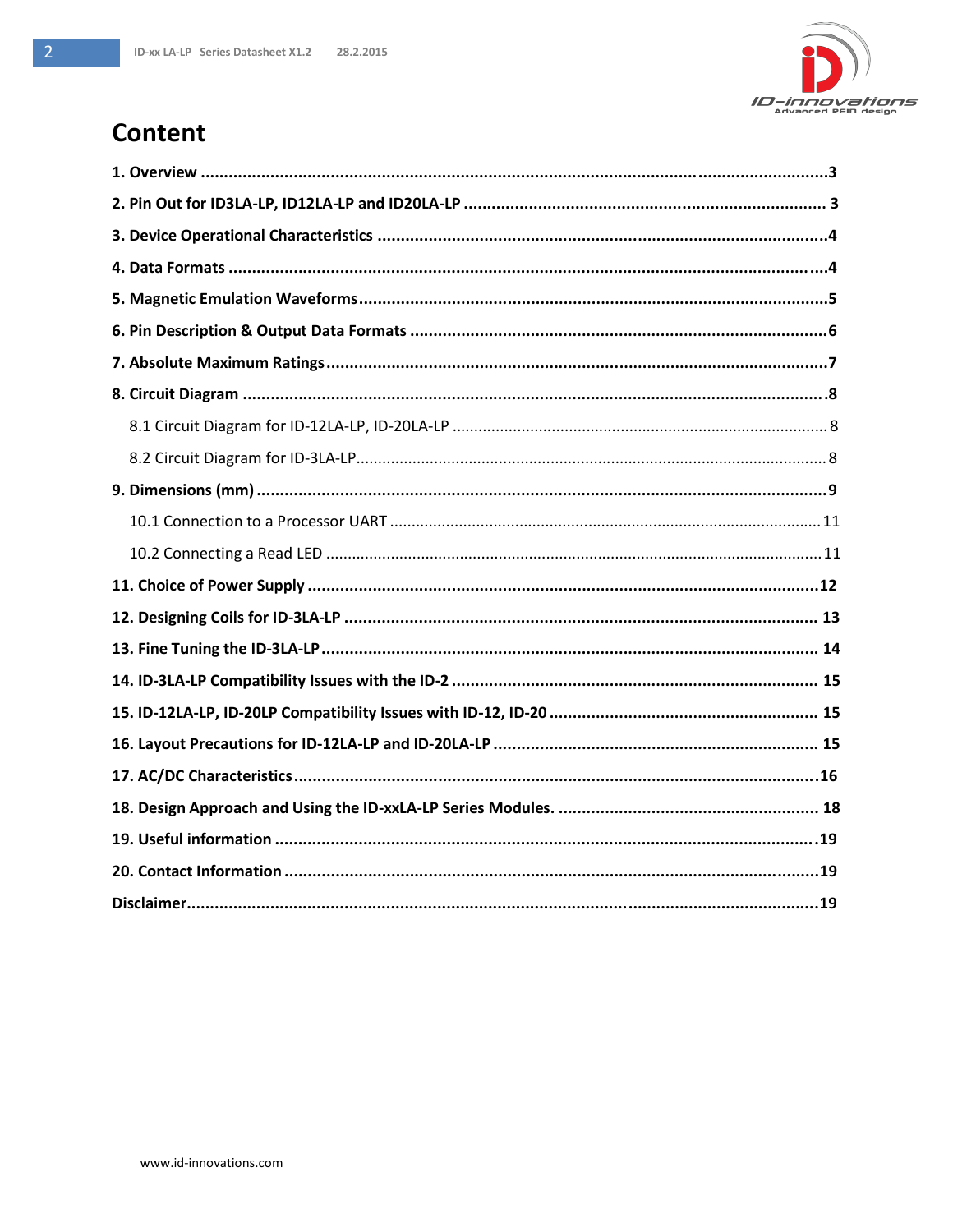

#### **1. Overview**

ID3-LA-LP, ID12-LA-LP and the ID20-LA-LP series are low power (2-6mW) small footprint reader modules that support ASCII, Wiegand26 and Magnetic ABA Track2 data formats. The modules are pin and function compatible with the ID2/12/20 series. Read ranges of up to 10cm are possible using the ID-20LA-LP @ 5v making these modules ideal for 'green' building instrumentation.

#### **2. Pin Out for ID-3LA-LP, ID-12LA-LP and ID-20LA-LP**

| ID-12LA-LP, ID-20LA-LP |  |
|------------------------|--|
|                        |  |

| 11 ■            |
|-----------------|
| $10 -$          |
| 9               |
| 8<br>U          |
| 7               |
| $6\overline{6}$ |
|                 |

## **Bottom View**

#### ID-3LA-LP

|                              | 11 =                |
|------------------------------|---------------------|
| 4<br>۰                       | $10 -$              |
| $\overline{2}$<br>■          | 9<br>$\blacksquare$ |
| $\overline{\mathbf{3}}$<br>■ | 8<br>■              |
| 4<br>Ľ                       | $\boldsymbol{\eta}$ |
| 5                            | 6                   |

## **Bottom View**

| $\mathbf 1$ | GND                  |
|-------------|----------------------|
| 2.          | RES (Reset Bar)      |
| 3.          | Do not connect       |
| 4.          | Do not connect       |
| 5.          | CР                   |
| 6.          | Tag in Range         |
| 7.          | Format Selector      |
| 8.          | D1 (Data Pin 1)      |
| 9.          | D0 (Data Pin 0)      |
| 10.         | Read (LED / Beeper)  |
| 11.         | $+2.8V$ thru $+5.0V$ |

| 1.  | GND                 |
|-----|---------------------|
| 2.  | RES (Reset Bar)     |
| 3.  | ANT (Antenna)       |
| 4.  | ANT (Antenna)       |
| 5.  | СP                  |
| 6.  | Tag in Range        |
| 7.  | Format Selector     |
| 8.  | D1 (Data Pin 1)     |
| 9.  | D0 (Data Pin 0)     |
| 10. | Read (LED / Beeper) |
| 11. | +2.8V thru +5.0V    |



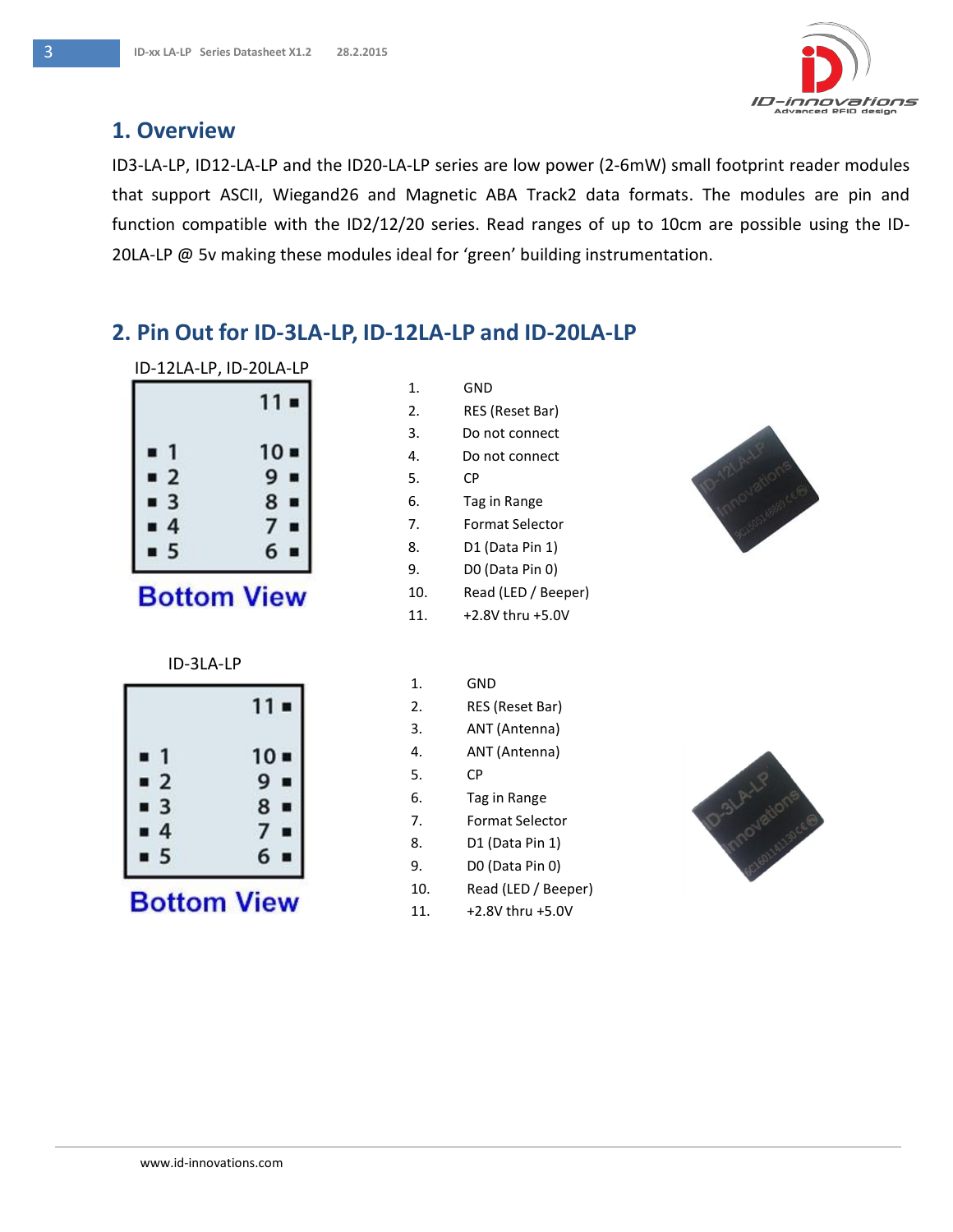

### **3. Device Operational Characteristics**

| Parameter             | ID-3LA-LP, ID-12LA-LP, ID-20LA-LP                                            |
|-----------------------|------------------------------------------------------------------------------|
| Frequency             | 125 kHz nominal                                                              |
| Card Format           | EM 4001 or compatible                                                        |
| Read Range ID-3LA-LP  | Up to 15 using suitable antenna using ID-Innovations clamshell card $@5v$    |
| Read Range ID-12LA-LP | Up to 6cm using ISO card, up to 8cm using ID-Innovations clamshell card @5v  |
| Read Range ID-20LA-LP | Up to 8cm using ISO card, up to 10cm using ID-Innovations clamshell card @5v |
| Encoding              | Manchester 64-bit, modulus 64                                                |
| Power Requirement     | ID-12LA-LP/ID-20LA-LP 0.8mA @ 3v, 1.2mA @ 5v                                 |
| RF I/O Output Current | $+/- 200$ mA PKPK                                                            |
| Certification         | CE, C-TICK, ROHS, FCC                                                        |

#### **4. Data Formats**

Output Data Structure - ASCII - 9600 Baud, No Parity, 1 stop bit.

Output = CMOS (Push Pull) 0-Vdd

| STX (02h) | DATA (10 ASCII) | CHECK SUM (2 ASCII) | <b>CR</b> | ╌ | ETX (03h) |
|-----------|-----------------|---------------------|-----------|---|-----------|
|           |                 |                     |           |   |           |

Example for Calculation of Checksum for ASCII

Suppose the output Data is 0C000621A58E

Here the actual data is 0C,00,00,06,21,A5 and the checksum is 6E

Using binary we Exclusive OR the bit columns

| 0C. |          | 00001100      |
|-----|----------|---------------|
| იი  | =        | 00000000      |
| 06  |          | 00000110      |
| 21  |          | 00100001      |
| A5  |          | 10100101      |
|     | CHECKSUM | 10001110 (8E) |

#### Output Data Structure - Wiegand26 – 1mS repeat, 50uS pulse. Open Drain

|                   |    | 13 | 14 |   | 6 |                | 18     | ١q | ⊥∪ |    |    |    | 14 | 115 | 16 | 117<br><b>L</b> | 18 | 19 | 20 | 41 | ⊷ | 123 | 24 |    |  |
|-------------------|----|----|----|---|---|----------------|--------|----|----|----|----|----|----|-----|----|-----------------|----|----|----|----|---|-----|----|----|--|
| IP                | ΙE | ΙE | IE | - |   | IE             | F<br>ᅚ | IE | ıE | IE | IE | IЕ | lO | IO  | lO |                 | lO | ◡  |    |    | U | ັ   |    | lo |  |
| Even parity $(E)$ |    |    |    |   |   | Odd parity (O) |        |    |    |    |    |    |    |     |    |                 |    |    |    |    |   |     |    |    |  |

P = Parity start bit and stop bit

#### Output Data Magnetic ABA Track2 – At Approx. 80cm/sec. Open Drain

| 10 Leading Zeros | $\sim$<br>ັ | Data | - -<br><u>_ </u> | $\sim$<br>LUR | 10 Ending Zeros |
|------------------|-------------|------|------------------|---------------|-----------------|
|------------------|-------------|------|------------------|---------------|-----------------|

[www.id-innovations.com](http://www.id-innovations.com/) [SS is the Start Character of 11010, ES is the end character of 11111, and LRC is the Longitudinal Redundancy Check.]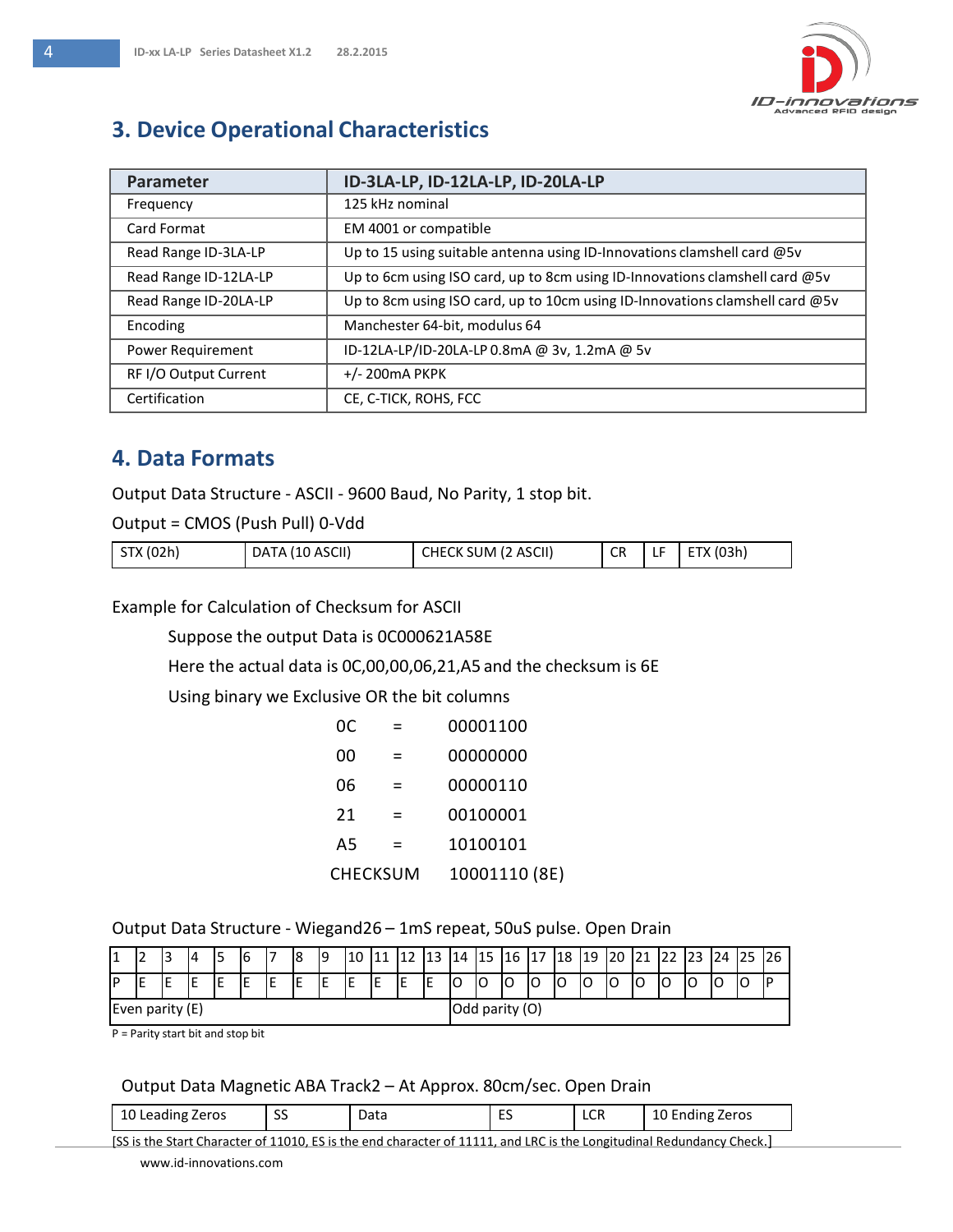

#### **5. Magnetic Emulation Waveforms**



#### Start and End Sequences for Magnetic Timing





The magnetic Emulation Sequence starts with the Card Present Line going active (down). There next follows 10 clocks with Zero '0' data. At the end of the 10 leading clocks the start character (11010) is sent and this is followed by the data. At the end of the data the end character is sent followed by the LCR. Finally 10 trailing clocks are sent and the card present line is raised.

The data bit duration is approximately 330uS. The approximate clock duration is 110uS. Because of the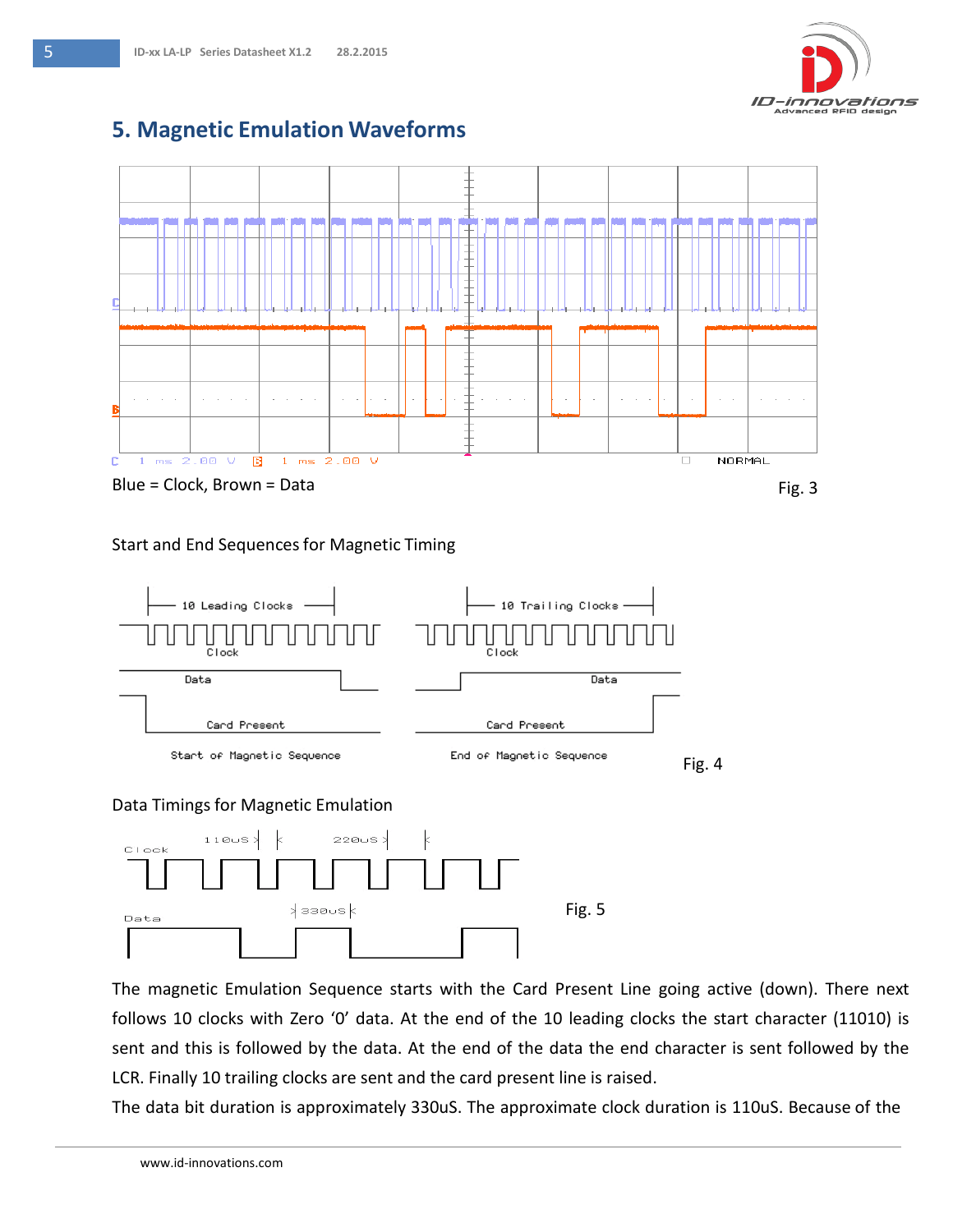

symmetry data can be clocked off either the rising or falling edge of the clock.

### **6. Pin Description & Output Data Formats**

| Pin#             | <b>Description</b>                    | <b>ASCII</b>        | <b>Magnet</b><br><b>Emulation</b> | Wiegand26         |
|------------------|---------------------------------------|---------------------|-----------------------------------|-------------------|
| Pin 1            | Zero Volts                            | GND <sub>OV</sub>   | GND 0V                            | GND <sub>OV</sub> |
| Pin 2            | Strap to Pin11                        | Reset Bar           | Reset Bar                         | Reset Bar         |
| Pin <sub>3</sub> | To External Antenna<br>ID-3LA-LP only | Antenna             | Antenna                           | Antenna           |
| Pin 4            | ID-3LA-LP only<br>To External Antenna | Antenna             | Antenna                           | Antenna           |
| Pin 5            | Card Present                          | No function         | Card Present*                     | No function       |
| Pin 6            | Tag in Range (Future)                 | Tag in Range        | Tag in Range                      | Tag in Range      |
| Pin 7            | Format Selector (+/-)                 | Strap to GND        | Strap to Pin 10                   | Strap to +5V      |
| Pin <sub>8</sub> | Data 1                                | <b>CMOS</b>         | Clock*                            | One Output*       |
| Pin 9            | Data 0                                | TTL Data (inverted) | Data*                             | Zero Output*      |
| Pin 10           | 3.1 kHz Logic                         | Beeper / LED        | Beeper / LED                      | Beeper / LED      |
| Pin 11           | DC Voltage Supply                     | $+2.8$ thru 5V      | +2.8V thru 5V                     | +2.8V thru 5V     |

\* Requires 4K7 Pull-up resistor to +5V

Pin1 is the zero volts supply pin and the communications common ground.

Pin2 is used in manufacture and should be strapped to pin11 at all times.

Pin3 is only connected on the ID-3LA-LP and it should be connected to an external antenna of 1.337mH. On the ID-12LA-LP and ID-20LP modules pin3 should be left blank.

Pin4 is only connected in the ID-3LA-LP. It should be connected to an external antenna. It should be left blank on the ID12LA-LP and ID-20LA-LP modules.

Pin5 is only used as a 'Card Present' output when the output format is set to Magnetic Emulation. For timings see the 'Magnetic Emulation Waveforms in section 5.

Pin6 is used as a 'Tag in Range' indicator. When a tag is in range the pin is set to VDD voltage else it is at 0v. Pin6 output has an internal 3K3 resistor and may be used to drive an LED directly.

Pin7 is the format selector. The format selector selects the format depending where it is connected. See table above. Note that the output format is decided at switch on and cannot be changed later.

Pin8 has alternate functions. When the output format is set to Magnetic Emulation pin8 is used as the 'Clock' output. For timings see the 'Magnetic Emulation Waveforms in section 5. The alternate mode is active when the output format is set to ASCII and pin8 then outputs the ASCII data. Pin 8 may be used to connect to a computer RS232 input. See section on connecting to a computer.

Pin9 is active when the output format is set to ASCII and it outputs complementary (inverted) ASCII data output. Pin 9 is also suitable for connection to a UART.

Pin10 is the beeper out pin. When the beeper is active pin10 delivers an output square wave of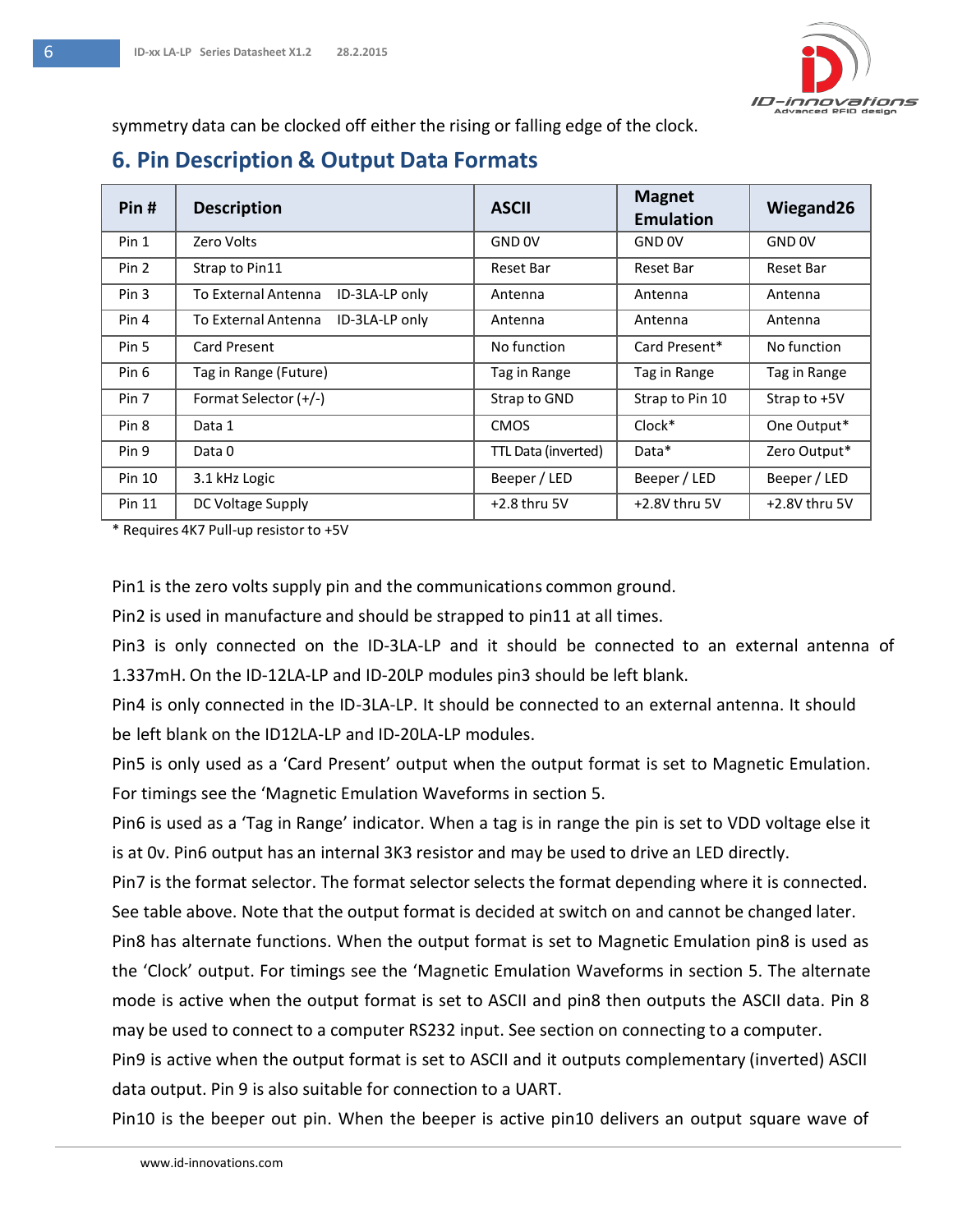

approximately 3.3KHz. The pin is not buffered and cannot be used to drive a beeper directly. Pin11 is the DC supply pin. The supply voltage must be free from noise and preferably from a linear regulator with less than 3mV PKPK noise. Many modern regulators have noise below 100uV RMS and these are ideal. See the section on choice of power supply.

#### **7. Absolute Maximum Ratings**

| Maximum voltage applied to Pin 1                                       | (Vcc)             | 5.5volt             |
|------------------------------------------------------------------------|-------------------|---------------------|
| Maximum voltage applied to Pin 2                                       | (Reset)           | $Vcc + 0.7v, -0.7v$ |
| Maximum current drawn from Pin 3                                       | (Antenna)         | $+/- 75mA$          |
| Maximum 125 KHz RF Voltage at Pin 4                                    | (Antenna)         | $+/-$ 80volt Peak   |
| Maximum current drawn from Pin 5                                       | (Card Present)    | $+/-$ 5mA           |
| Maximum current drawn from Pin 6                                       | (Tag in Range)    | $+/-$ 5mA           |
| Maximum Voltage at Pin 7                                               | (Format Selector) | $Vcc + 0.7v, -0.7v$ |
| Maximum current drawn from Pin 8                                       | (Data1)           | $+/-$ 5mA           |
| Maximum current drawn from Pin 9                                       | (Data0)           | $+/-$ 5mA           |
| Maximum current drawn from Pin 10                                      | (Beeper)          | $+/- 10mA$          |
| Additionally, Pins 5, 6, 7, 8, 9 & 10 may not have a voltage exceeding |                   | $Vcc + 0.7v, -0.7v$ |

These ratings are absolute maximums and operation at or near the maximums may cause stress and eventual damage or unpredictable behaviour.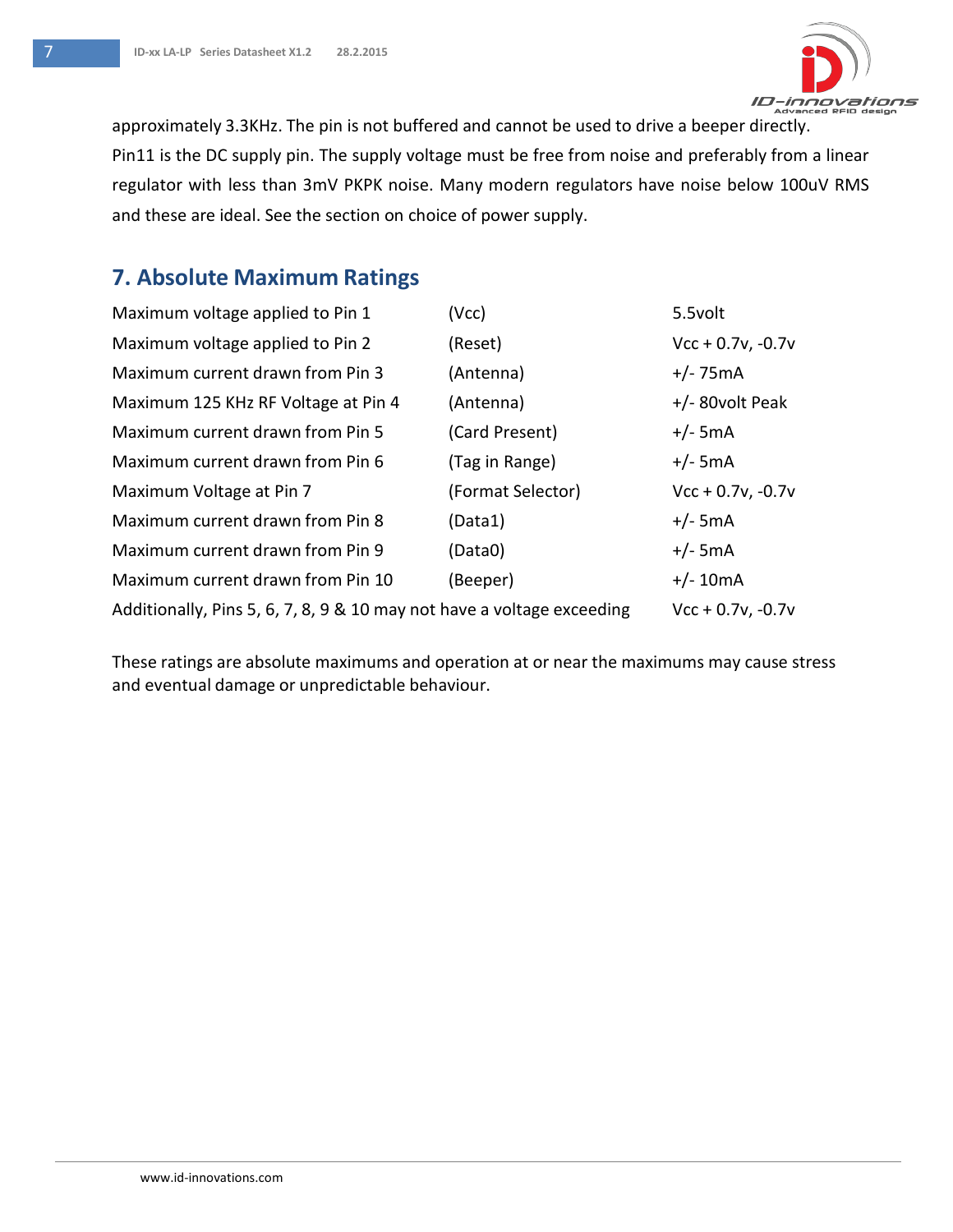

### **8. Circuit Diagram**

#### 8.1 Circuit Diagram for ID-12LA-LP, ID-20LA-LP



#### 8.2 Circuit Diagram for ID-3LA-LP



| <b>Parts List</b> |                          |  |
|-------------------|--------------------------|--|
| Part #            | Value                    |  |
| R1                | 100R                     |  |
| R2                | 4K7                      |  |
| R3                | 2K2                      |  |
| C <sub>1</sub>    | 10uF 25v electrolytic    |  |
| C <sub>2</sub>    | 1000uF 10v electrolytic  |  |
| C <sub>3</sub>    | 100 <sub>nF</sub>        |  |
| Q1                | <b>BC457 or similar</b>  |  |
| LED1              | <b>Read LED</b>          |  |
| LED <sub>2</sub>  | Tag In Range LED         |  |
| Β1                | 2.7khz – 3kHz 5v PKPK AC |  |

| <b>Parts List</b> |                          |  |
|-------------------|--------------------------|--|
| Part #            | Value                    |  |
| R1                | 100R                     |  |
| R <sub>2</sub>    | 4K7                      |  |
| R3                | 2K2                      |  |
| C <sub>1</sub>    | 10uF 25v electrolytic    |  |
| C <sub>2</sub>    | 1000uF 10v electrolytic  |  |
| C <sub>3</sub>    | 100nF                    |  |
| L1                | 1.337mH                  |  |
| Q1                | BC457 or similar         |  |
| LED <sub>1</sub>  | <b>Read LED</b>          |  |
| LED <sub>2</sub>  | Tag In Range LED         |  |
| Β1                | 2.7khz - 3kHz 5v PKPK AC |  |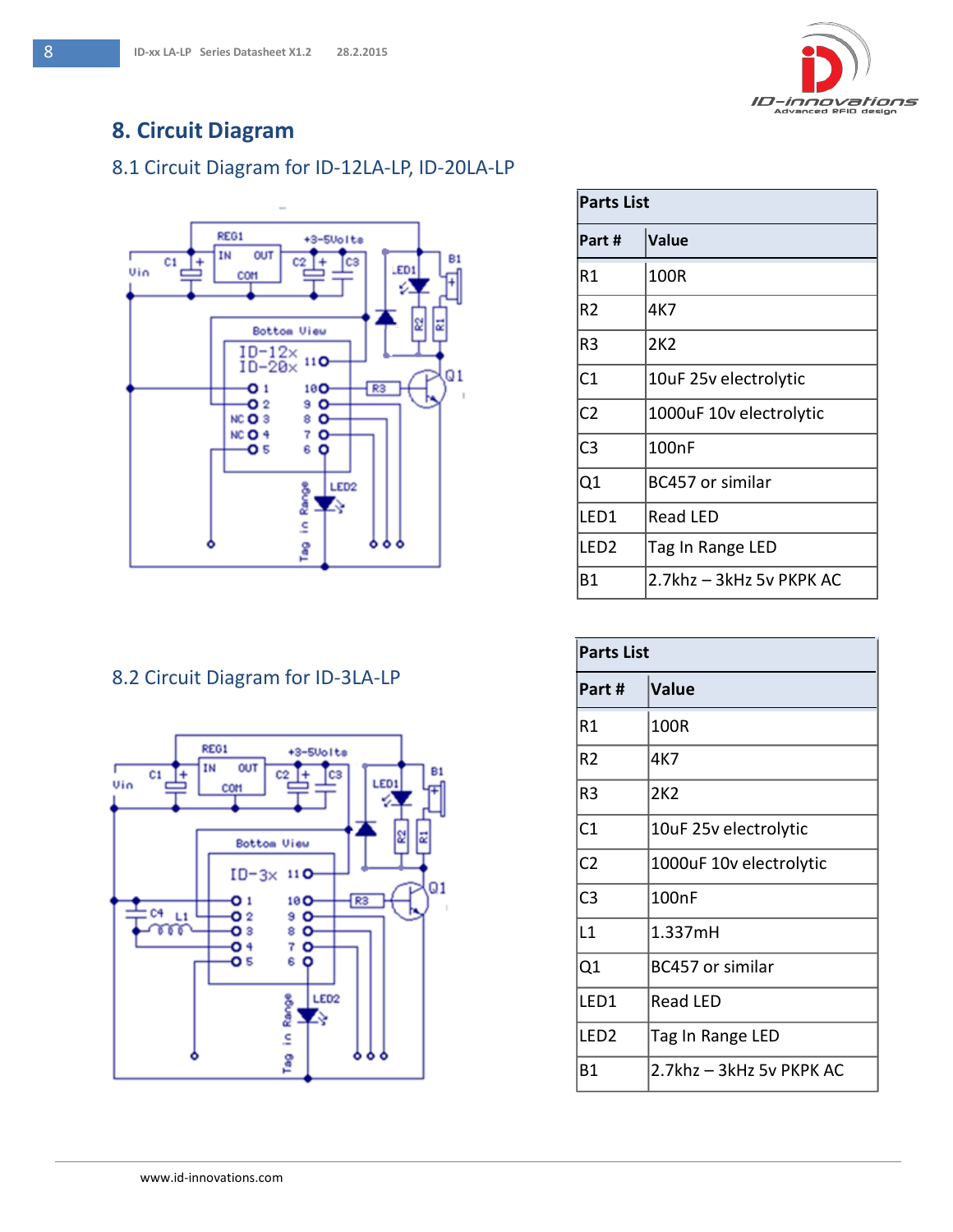

### **9. Dimensions(mm)**

|   | <b>ID-3LA-LP</b> |      |      |
|---|------------------|------|------|
|   | Nom.             | Min. | Max. |
| A | 12.0             | 11.6 | 12.4 |
| B | 8.0              | 7.6  | 8.4  |
| C | 15.0             | 14.6 | 15.4 |
| D | 20.5             | 20.0 | 21.5 |
| E | 18.5             | 18.0 | 19.2 |
| F | 14.0             | 13.0 | 14.8 |
| G | 22.0             | 21.6 | 22.4 |
| P | 2.0              | 1.8  | 2.2  |
| н | 5.92             | 5.85 | 6.6  |
| J | 9.85             | 9.0  | 10.5 |
| W | 0.66             | 0.62 | 0.67 |



|              | ID-12LA-LP |      |      |
|--------------|------------|------|------|
|              | Nom.       | Min. | Max. |
| A            | 12.0       | 11.6 | 12.4 |
| B            | 8.0        | 7.6  | 8.4  |
| C            | 15.0       | 14.6 | 15.4 |
| D            | 25.3       | 24.9 | 25.9 |
| E            | 20.3       | 19.8 | 20.9 |
| F            | 16.3       | 15.8 | 16.9 |
| G            | 26.4       | 26.1 | 27.1 |
| P            | 2.0        | 1.8  | 2.2  |
| н            | 6.0        | 5.8  | 6.6  |
| $\mathbf{I}$ | 9.9        | 9.40 | 10.5 |
| W            | 0.66       | 0.62 | 0.67 |

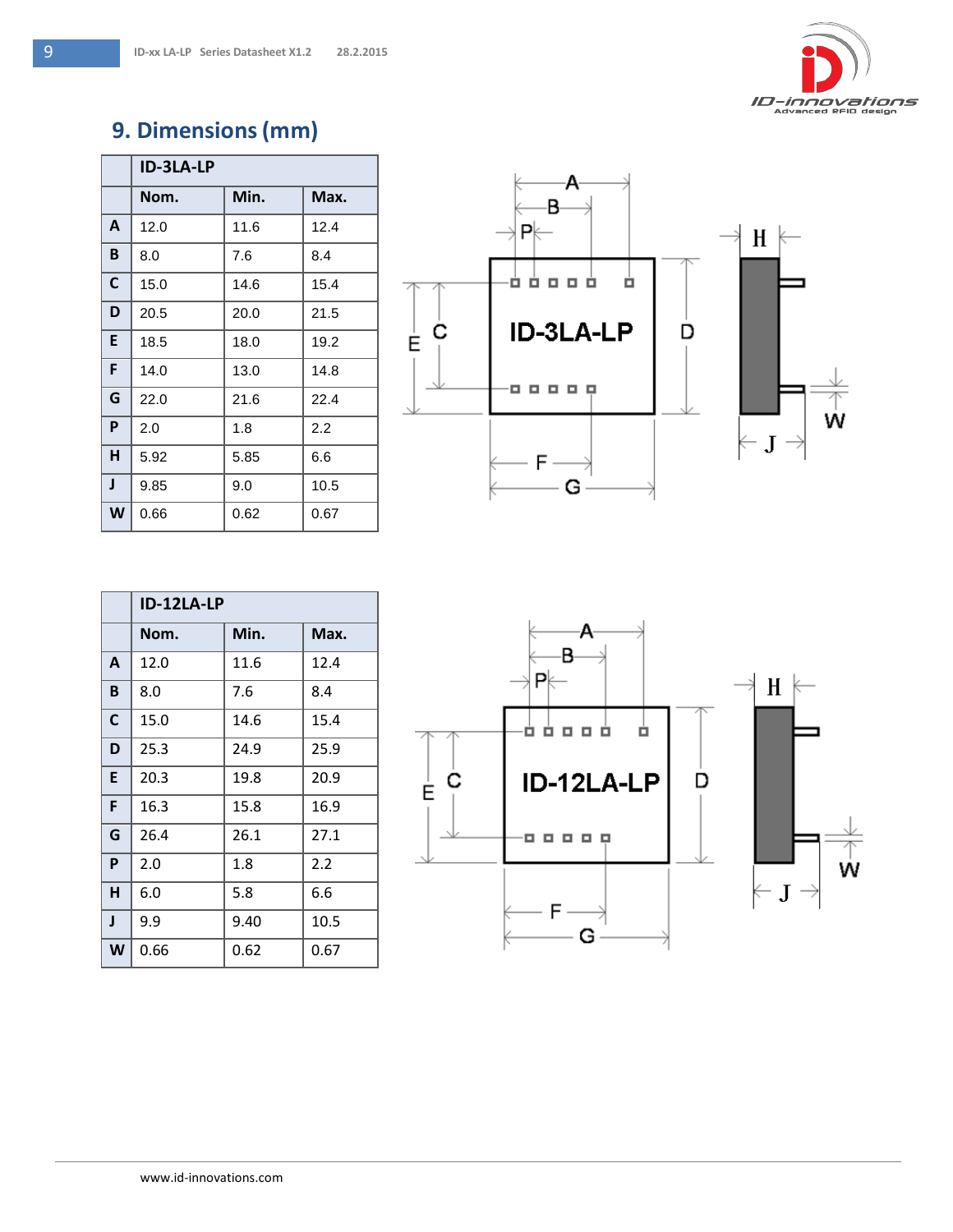|   | ID-20LA-LP |      |      |
|---|------------|------|------|
|   | Nom.       | Min. | Max. |
| A | 12.0       | 11.6 | 12.4 |
| B | 8.0        | 7.6  | 8.4  |
| C | 15.0       | 14.6 | 15.4 |
| D | 40.3       | 40.0 | 41.0 |
| E | 27.8       | 27.5 | 28.5 |
| F | 22.2       | 21.9 | 23.1 |
| G | 38.5       | 38.2 | 39.2 |
| P | 2.0        | 1.8  | 2.2  |
| н | 6.8        | 6.7  | 7.0  |
| J | 9.85       | 9.4  | 10.6 |
| W | 0.66       | 0.62 | 0.67 |

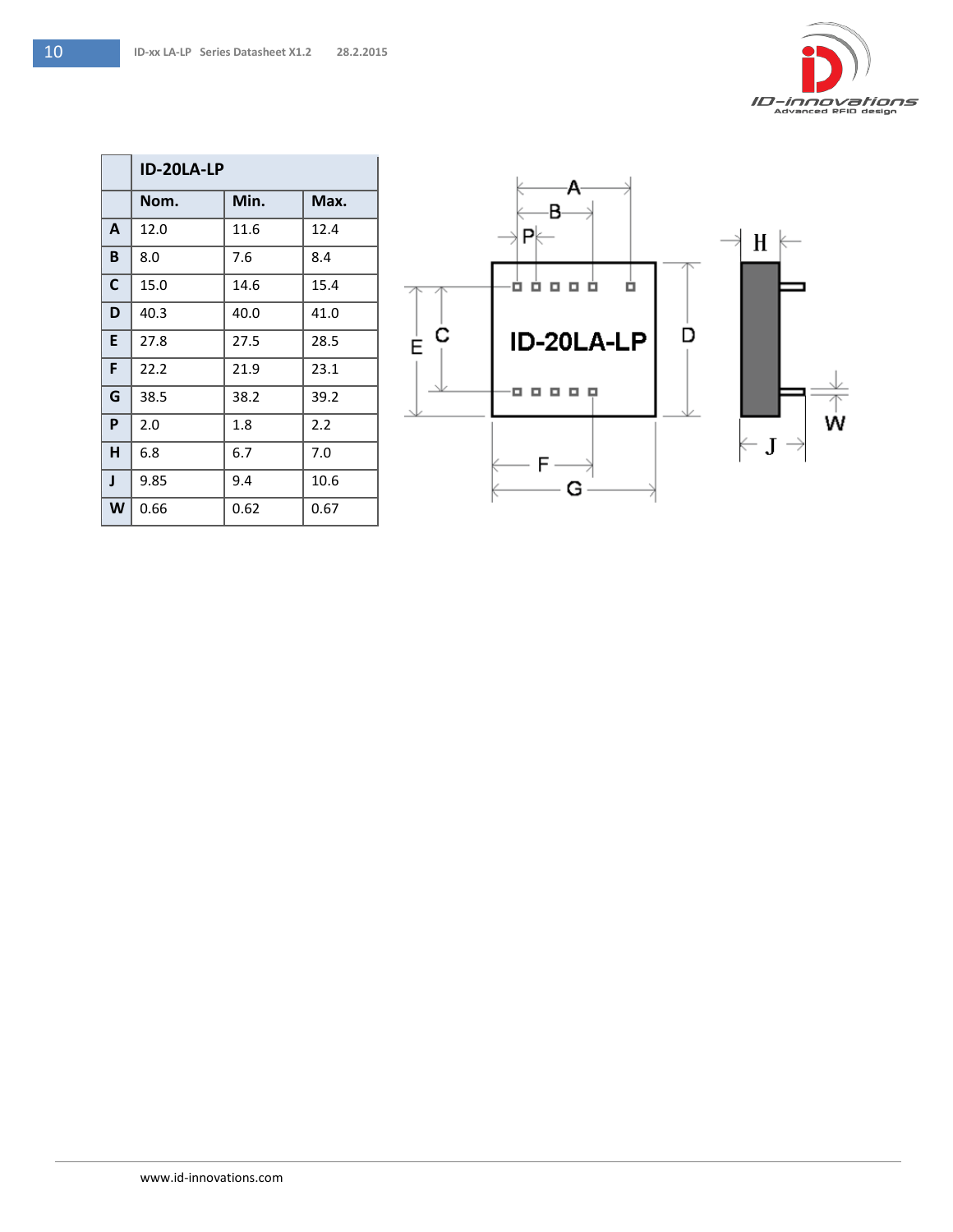

#### **10. Connection direct to a computer**

Direct connection to a computer RS232 can be made by connecting Pin8 to a 1k series resistor and connecting the other end of the resistor to the computer RS232 input. The mode is called pseudo RS232. On a standard D9 socket, connect module Pin8 via the series 1k to pin2 of the D-type. Connect the ground to Pin5 on the D-type. Leave the TX pin3 open. See "Useful Information" section for free terminal download information.

Note that a +2.8v rail will result in the data outputs having a lower swing and may not be suitable for all computers.

#### 10.1 Connection to a Processor UART

Direct connection to UART is made by connecting Pin9 to the UART Rx in pin.

#### 10.2 Connecting a Read LED

Sometimes the user may not want to drive a beeper but may still need to drive an LED. In this case a driver transistor may not be necessary because the Beeper Output Pin can supply 5mA continuously. Connect a 3K3 resistor to the Beeper Pin. This will limit the current. Connect the other end of the resistor to the LED anode and connect the cathode to ground. It should be taken into consideration that when the using a 2.8volt supply some LEDs may not be bright enough.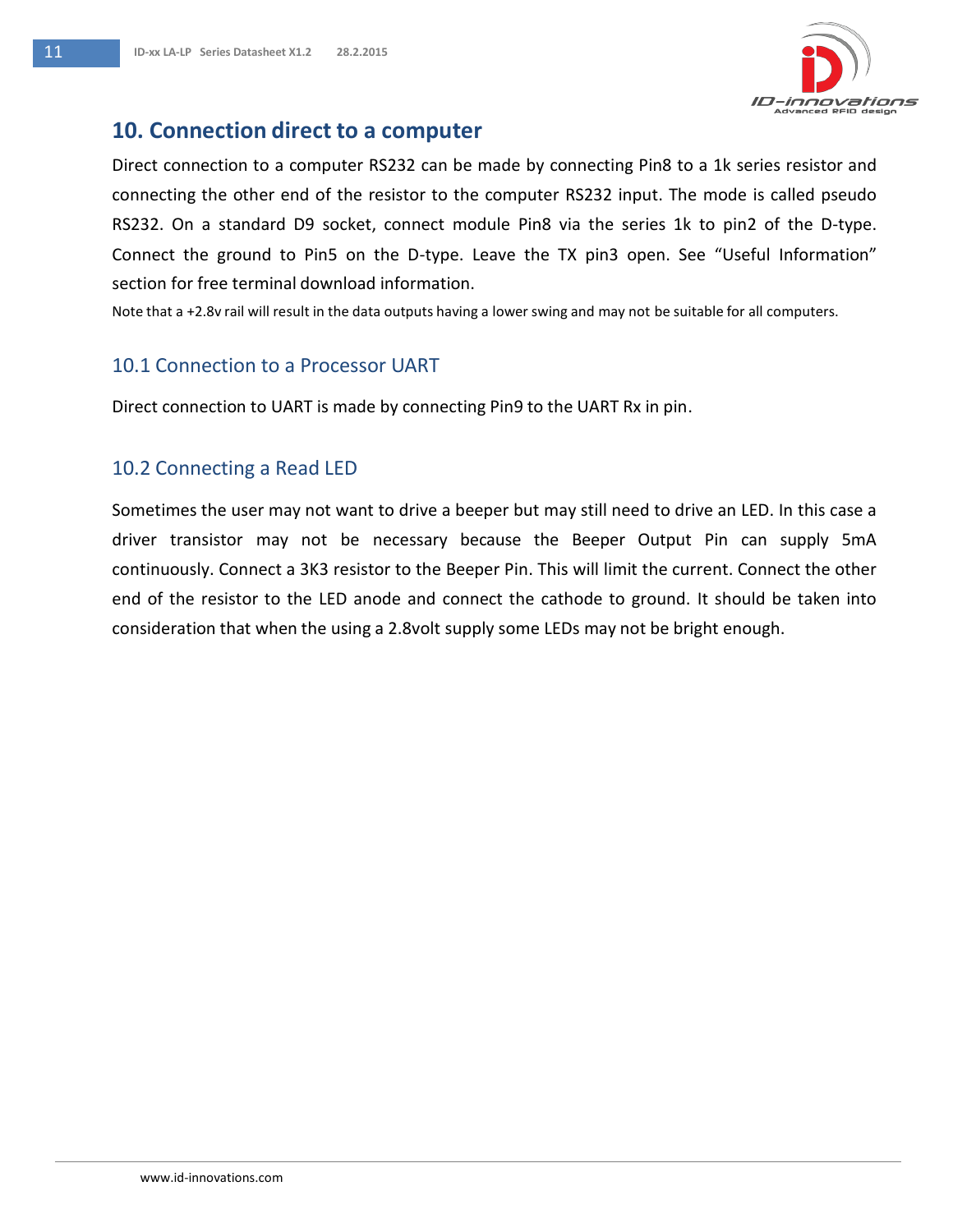

### **11. Choice of Power Supply**

The choice of power supply is important. The ideal power supply will be a linear type such as an LM780x or an SOT23 3.3 to 5v volt equivalent. Batteries may also be used without a regulator; a suitable arrangement can consist of a 3volt lithium cell or 3x 1.5v cells to give 4.5 volts.

Note that ID-Innovations also produce an ultra-low power-range series of micro-power reader modules (current 5uA@3v).

Switching power supplies are gaining increasing popularity, however switching supplies can present several problems for 125 KHz readers. The switching frequency must not be close to a multiple of 125 KHz or severe interference can result which will reduce the read range. Another issue with switching supplies is output voltage ripple. For good range the output ripple should be less than 3mV PKPK. This is very demanding on switching power supplies. Some recommended solutions are shown below for use with working with switching power supplies. However the very low power requirement does mean an RC power filter is effective because larger values of resistance can be used in the 'R' element.



The upper diagram shows a low pass filter which may help increase range if the output ripple from the switching power supply is less than 10mV PKPK. The best solution, and the one which takes up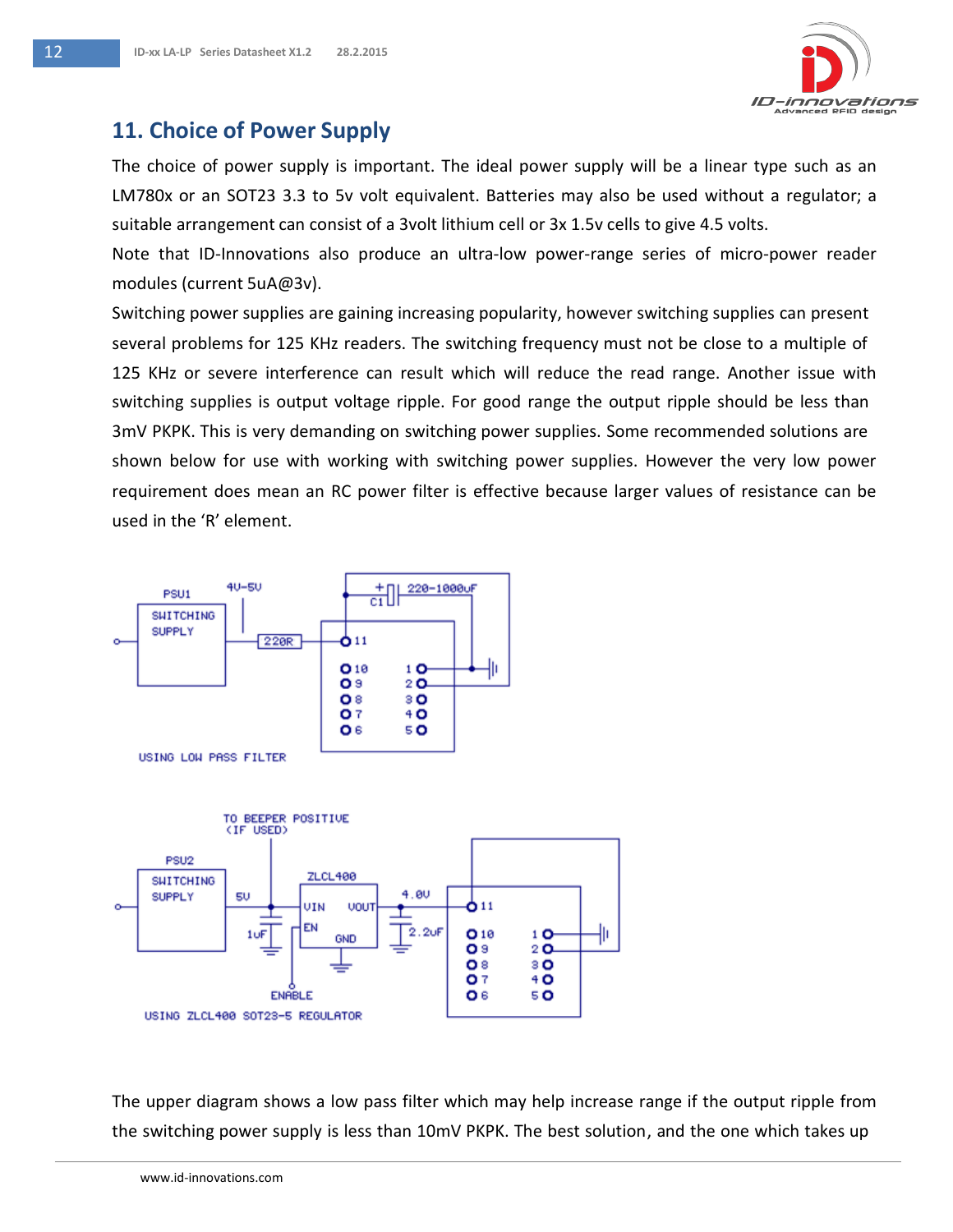

less space, uses an SOT23 linear LDO regulator. The circuit employs a ZETEX device which may also be powered down. Alternatively a Microchip MCP1702 could be considered, however the maximum current is limited to 50mA and may not be suitable for the ID-3LP in some circumstances.

#### **12. Designing Coils for ID-3LA-LP**

The recommended Inductance is 1.337mH to be used with the internal tuning capacitor of 1n2. In general with antennas, the bigger the better, provided the reader is generating enough field strength to excite the tag. The ID-3LA-LP is relatively low power so a maximum coil size of 15x15cm is recommended if it is intended to read ISO cards. If the reader is intended to read glass tags the maximum coil size should be smaller, say 10x10cm.

Long read ranges, up to 30cm and more, can be achieved with Innovations Long Range Clamshell Cards using 10x10cm Antennas. There is a science to determine the exact size of an antenna but there are so many variables that in general it is best to get a general idea after which a degree of 'Try it and see' is unavoidable. If the reader is located in a position where there is a lot of heavy interference then less range cannot be avoided. In this situation the coil should be made smaller to increase the field strength and coupling. It is difficult to give actual examples of coils for hand wounding because the closeness and tightness of the winding will significantly change the inductance. A professionally wound coil will have much more inductance than a similar hand wound coil. The best start is to overestimate the number of turns, get it professionally wound and subtract turns as required, noting the number removed.

For those who want a starting point into practical antenna winding it was found that 71 turns on a 120mm diameter former gave an inductance of 1.33mH.

Sometimes the antenna coil is necessarily surrounded by a metallic enclosure or has an adjacent copper PCB plane. Both these can behave like a shorted turn. A shorted turn has the effect of setting up a current in opposition to the ID-3LA-LP antenna coil current and is analogous to adding a negative inductance. Some range can be clawed back by either increasing the inductance or increasing the capacitance. If the experimenter has an inductance meter that works at 100 KHz then he can adjust the inductance back to 1.337mH by winding extra turns. Failing this an external capacitance, C3, can be increased to offset the lower inductance and bring the antenna back to tune.

Remember, that normally there is no need for external capacitance, because the ID3-LA-LP has an internal capacitor of 1N2, which perfectly tunes the recommended inductance of 1.337mH.

**Warning.** Do not exceed the stated maximum voltages and currentsfor the ID3-LP RF output.

Anybody who wishes to be more theoretical we recommend a trip to the Microchip Website where we found an application sheet for Loop Antennas. All the same, once the user has got some theoretical knowledge, the advice of most experts is to suck it and see. <http://ww1.microchip.com/downloads/en/AppNotes/00831b.pdf>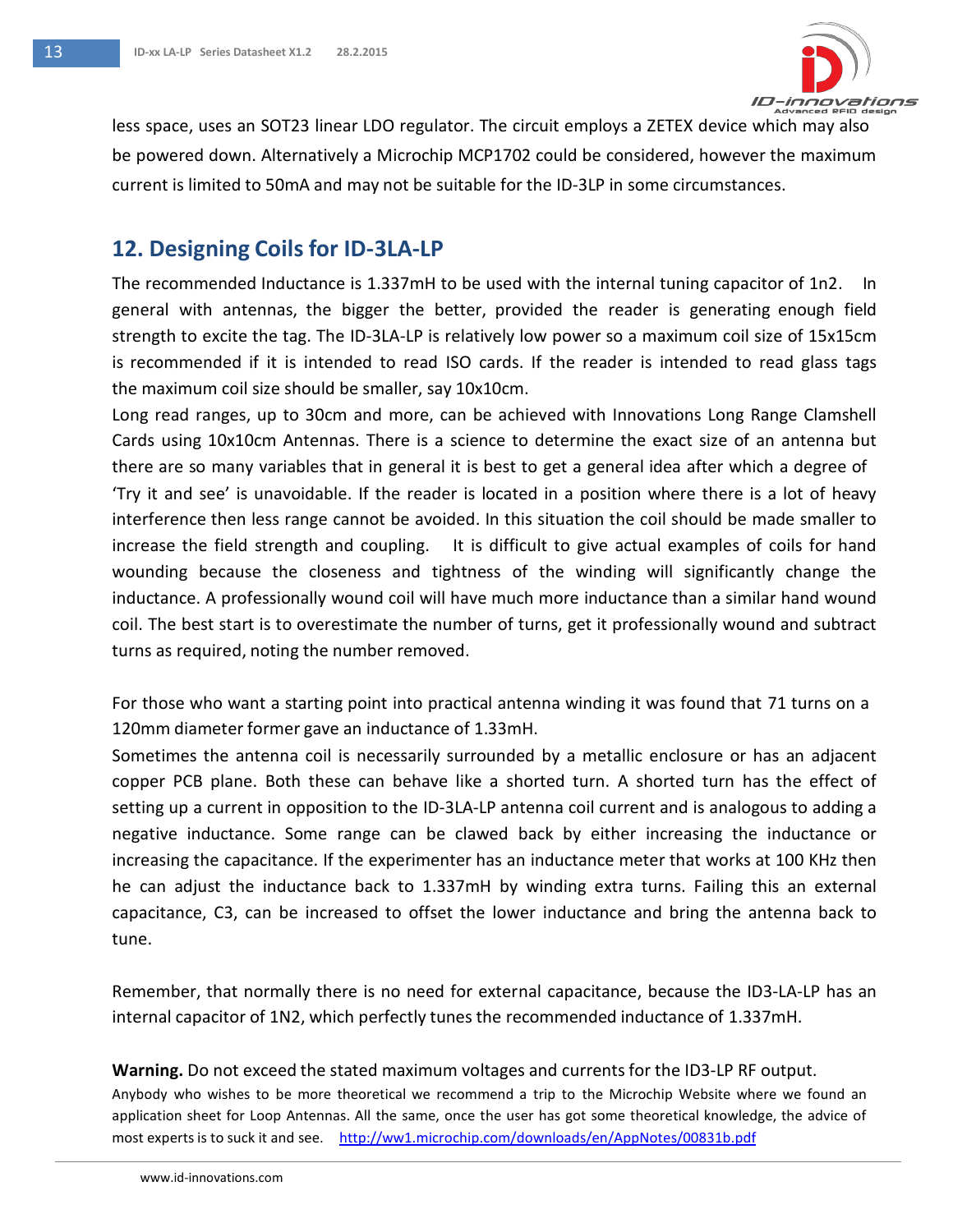

#### **13. Fine Tuning the ID-3LA-LP**

We recommend using an oscilloscope for fine-tuning. Connect the oscilloscope to observe the 125kHz AC voltage across the coil. Get a sizeable piece of ferrite and bring it up to the antenna loop. If the voltage increases then more inductance is required. If the voltage decreases as the ferrite is brought up to the antenna then the inductance is too great. If no ferrite is available then a piece of aluminium sheet may be used for testing in a slightly different way. Opposing currents will flow in the aluminium and it will act as a negative inductance. If the 125kH AC voltage increases as the aluminium sheet approaches the antenna then the inductance is too high. Note it may be possible that the voltage will first maximize then decrease. This means that the module is near optimum tuning. When using ferrite for test then it implies that the coil is a little under value and when using aluminium sheet it implies th*e coil is a little over val*ue.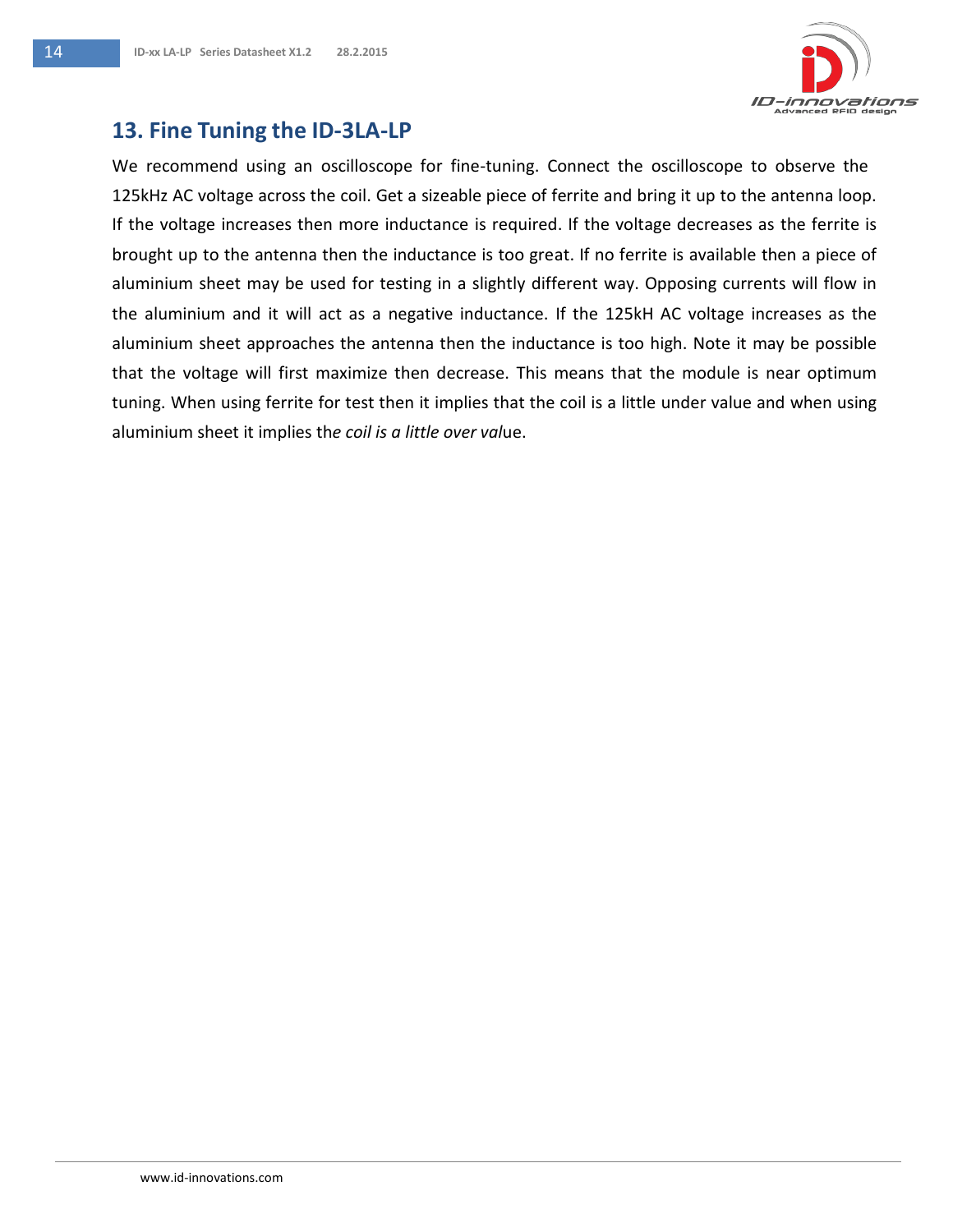

#### **14. ID-3LA-LP Compatibility Issues with the ID-2**

With the exception of pin6, which should be left unconnected in the ID-2, and which now serves as a 'Tag in range Pin', the ID3-LA-LP is 100% pin compatible and supply voltage compatible with the ID-2 and its read and output data functionality is also 100% compatible, the only difference is the RF drive power and tuning. The original ID-2 employed an internal 1n5 (0.0015uF) capacitor and an external 1.07mH search coil, the ID3-LA-LP employs an internal 1n2 (0.0012uF) capacitor and an external 1.337mH search coil.

The ID-3LA-LP can provide RF drive down to 2.8volts whereas the ID-2 is limited to a minimum Vcc of 4.5volts. The ID-3LA-LP internal tuning capacitor (1n2) requires an external antenna inductance of 1.337mH. If this value inductance is used an external tuning capacitor is not required. Note that the original ID-2 search coil (value 1.07mH) may still be used if an 180pF or a 220pF external capacitor is added across pins 1 and 4. As with the ID-2, the ID3-LA-LP internal tuning capacitor can be accessed on pins 1 and 4. If an external capacitor is added it should be a 200v 180pF or 220pF capacitor. The ID3-LA-LP RF output drive is greater than the ID-2 RF drive. Userswishing to migrate to the ID3-LA-LP should ensure that the RF voltage and current limits are not exceeded.It should be noted that the low power consumption is obtained in part by using RF bursts. Theaverage response time is in the order of 400mS which is slower than the original IDxx series.

#### **15. ID-12LA-LP, ID-20LA-LP Compatibility Issues with ID-12, ID-20**

With the exception of pin6, which should be left unconnected in the ID-12 and ID-20, and which now serves as a 'Tag in range Pin', the ID12-LA-LP and ID20-LA-LP is 100% pin compatible and supply voltage compatible with the ID-12 and ID-20 and its read and output data functionality is also 100% compatible.

It should be noted that the low power consumption is obtained in part by using RF bursts. The average response time is in the order of 400mS which is slower than the original IDxx series.

#### **16. Layout Precautionsfor ID-12LA-LP and ID-20LA-LP**

The layout of the mother board is important. Below is a short list of steps to ensure good read range.

- 1) Never put a copper ground plane under an ID-12LA-LP or an ID-20LA-LP. The antenna in the module will couple with the copper and the copper will act as a shorted turn. A shorted turn acts much like a negative inductance and will detune the antenna in the module.
- 2) Never run a noisy supply track under the module. The track will couple with the antenna and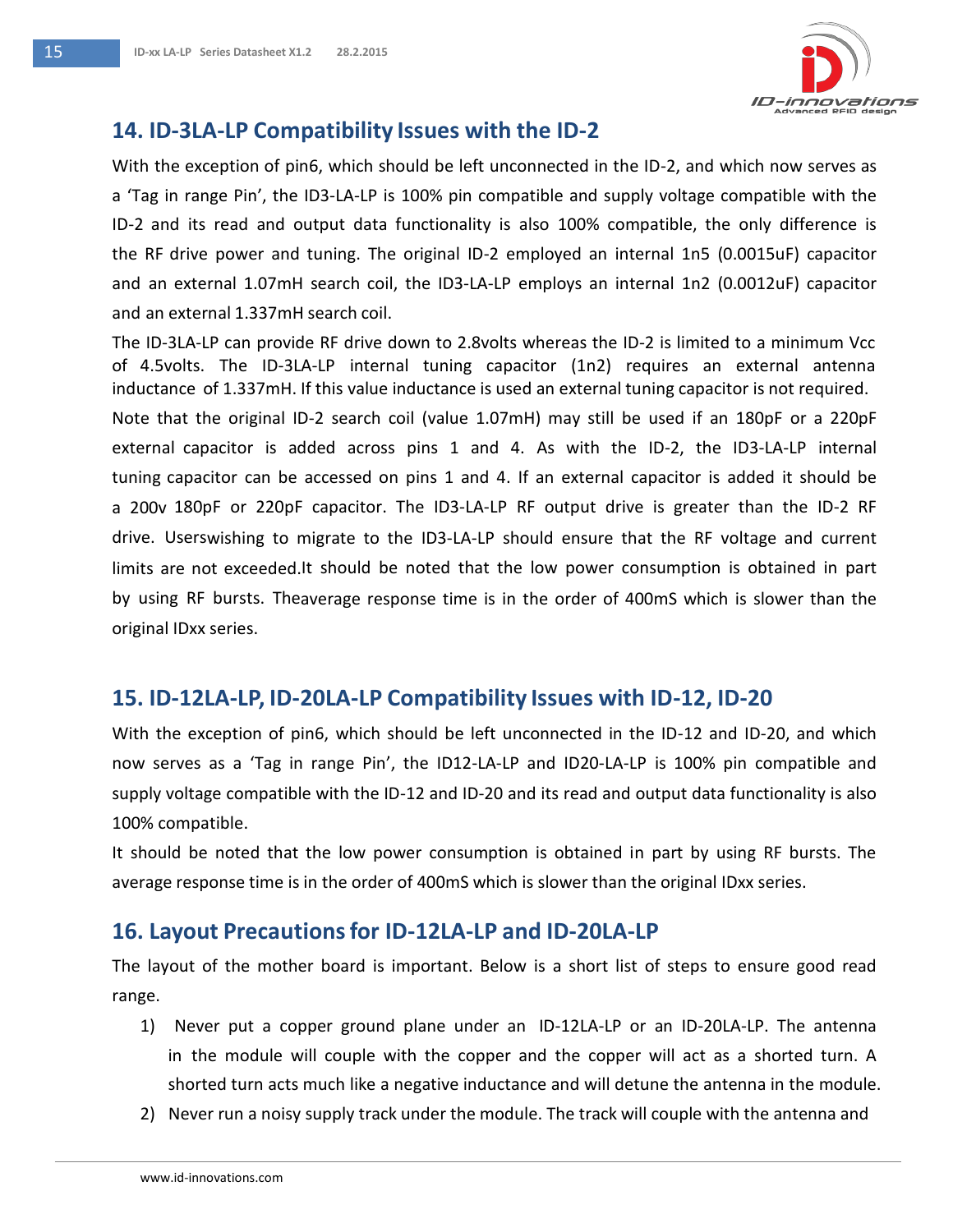

the noise will reduce the read range.

- 3) Never run the tracking of decoupling capacitors for other circuitry, processor etc., under the module.
- 4) Track the module supply decoupling capacitor as close to pin1 and pin11 as possible.
- 5) Use a linear regulator for the supply if possible. If a switching power must be used then see the section on choice of power supply.
- 6) If a switching supply is present on the same mother board, and uses an inductor, consider rotating the inductor to obtain the least coupling with the module antenna.
- 7) Preferably power the beeper from another supply. Beepers can draw large current that can cause the module supply voltage to dip momentarily causing a module brown out reset or other erratic malfunction.

Note. Low power regulators are less expensive, easier to configure, take up less room and noise is easier to control. If long read-range is not critical to your application, consider the ID-Innovations micro-power range of pin compatible modules; these typically draw less than 5 micro amperes at 3v. Please note that the pin-out of the ID-xxuP range have a slightly modified pin out.

### **17. AC/DC Characteristics**

The graphs below show the current requirements for the ID-12LA-LP and the ID-20LA-LP for ISO cards and clamshell cards. It will be observed that the current requirement is actually less when a card is permanently in range. This is deliberate to reduce power consumption.



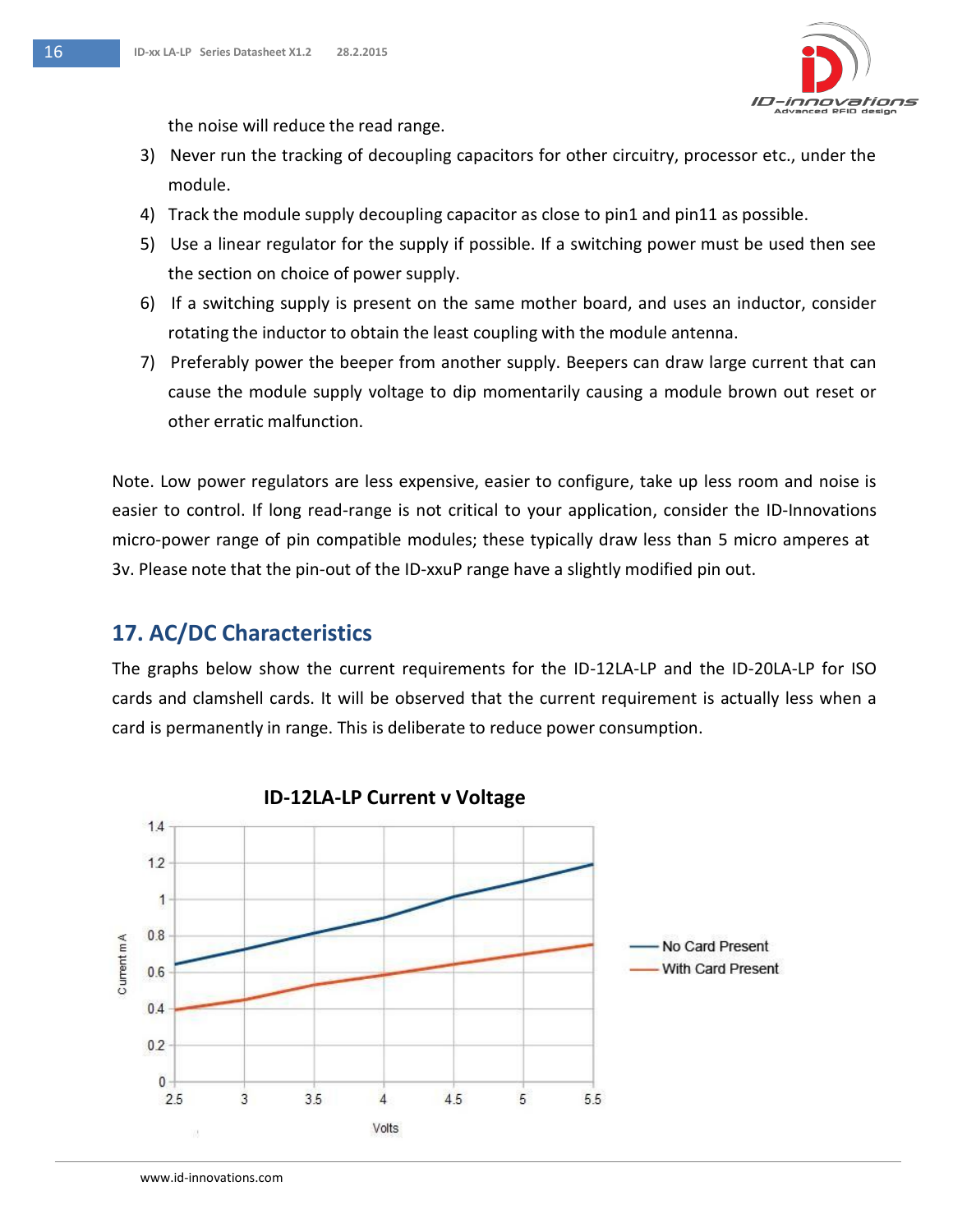



The graphs below show the read ranges for the ID-12LA-LP and the ID-20LA-LP with ISO cards and clamshell cards.

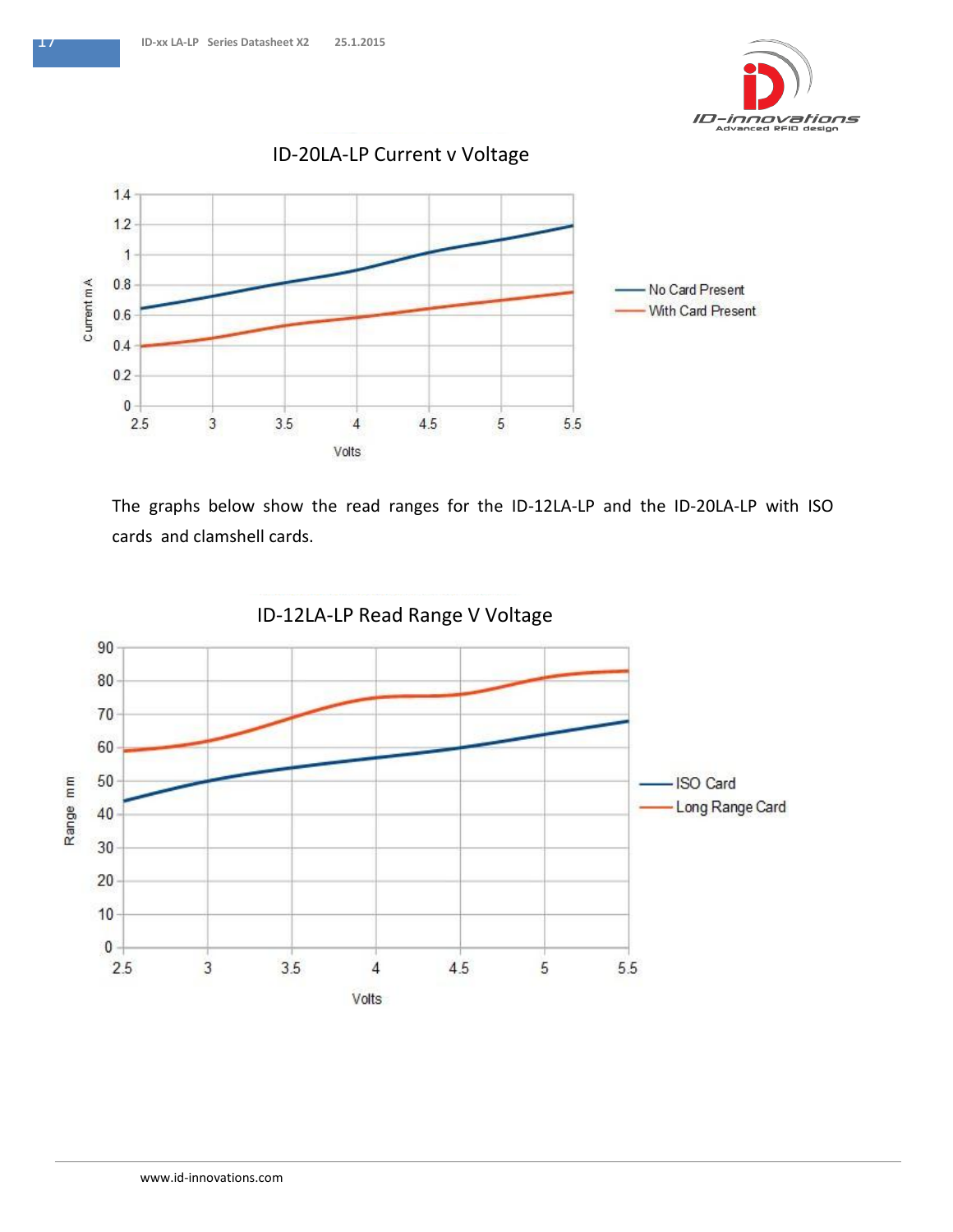



#### **18. Design Approach and Using the ID-xxLA-LP Series Modules.**

The reason for using a low power module is to save power and to state the obvious, a poor choice of LED indication or regulator chip can lead to more power dissipation than the reader module consumes, so at the first stage of your application take heed of the regulator quiescent current requirement and what LED indication is required. An obvious choice of an LED would be a high efficiency type. Users are advised to read the section on power supplies and regulators before proceeding. The very low power requirement means a small footprint SOT23 regulator can be used with no dissipation problems. For absolute maximum read range a low noise regulator such as the ZETEX ZLC400 series can be chosen but the power requirement is so small that a simple RC power filter, say 220R and 220uF will also be entirely adequate with virtually any SOT23 regulator such as a Microchip MCP1702 or equivalent. Using an RC filter may take up a little more board space.

The ID-xxLA-LP series use less power when a card is permanently placed in read-range of the reader, so the series are also ideal for applications that detect the absence of a tag rather than the presence of a tag.

It is important to note that the module does not keep repeating a cards ID while the tag is in range. Upon first reading a tag the ID-xxLA-LP sends out the ID data according in the selected format. If the tag remains in range then no more data is sent but its continued presence is indicated by a high level on pin19, the 'Tag in Range Pin'. This pin should not be confused with the CP pin 'Card Present' pin5, which is the standard name for one of the Magnetic Emulation Output lines. Only if a tag is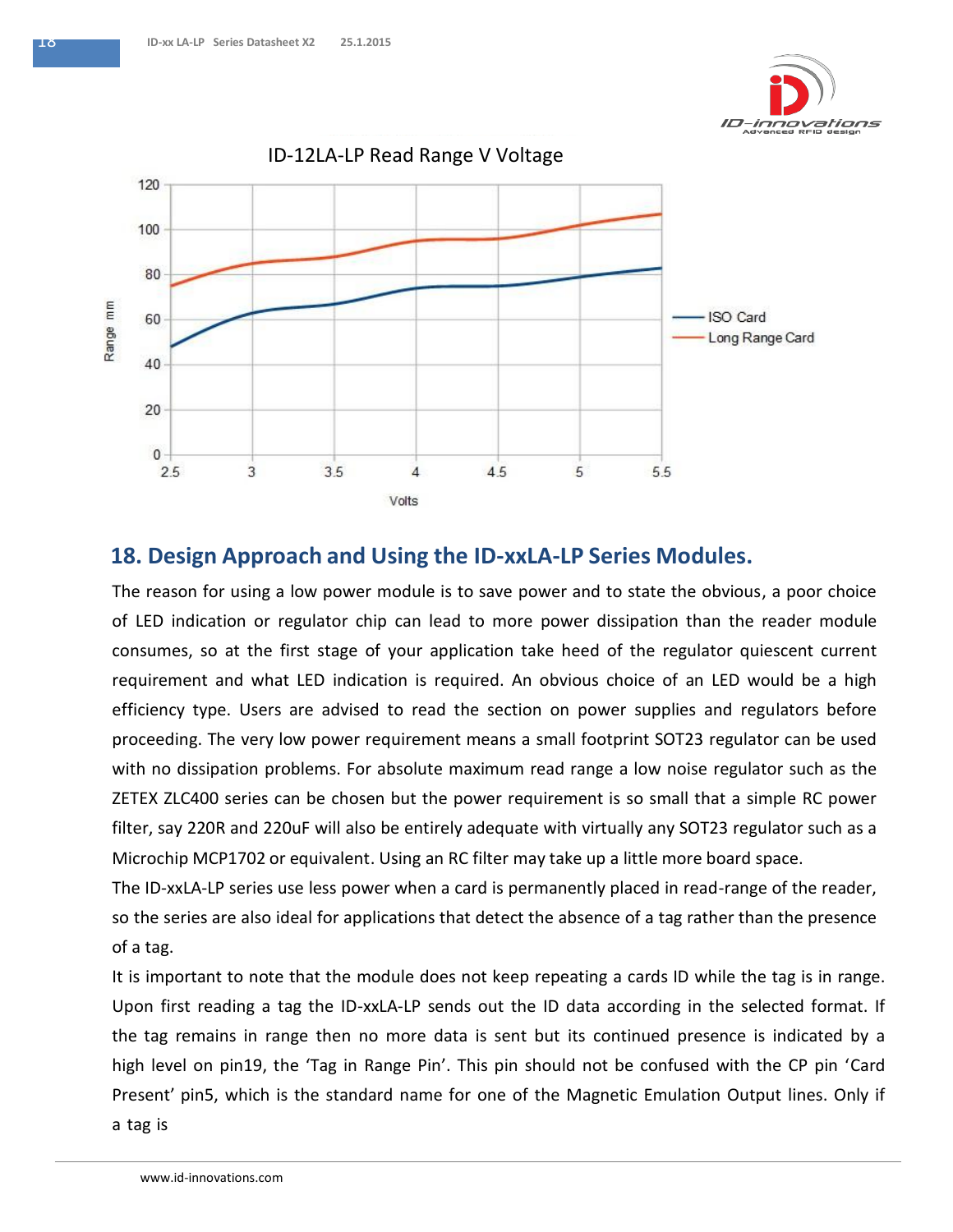

removed from read range and brought back into read range will the reader resend the tag ID data.

### **19. Useful information**

For general testing we suggest the user downloads a terminal program free from the internet. Here is one particularly good one to consider:

<http://braypp.googlepages.com/terminal> - Truly an excellent piece of software, the best terminal we have ever seen.

If you have any technical queries please contact your local distributor, they have all the technical resources to help you and support you. Where no local distributor exists, our technical helpline may be contacted by writing to **[help@ID-Innovations.com](mailto:help@ID-Innovations.com)**

#### **20. Contact Information**

Head Office—Australia ID Innovations 21 Sedges Grove Canning Vale, W.A. 6155 Telephone: +61 8 94554615 Fax: +61 8 94553615